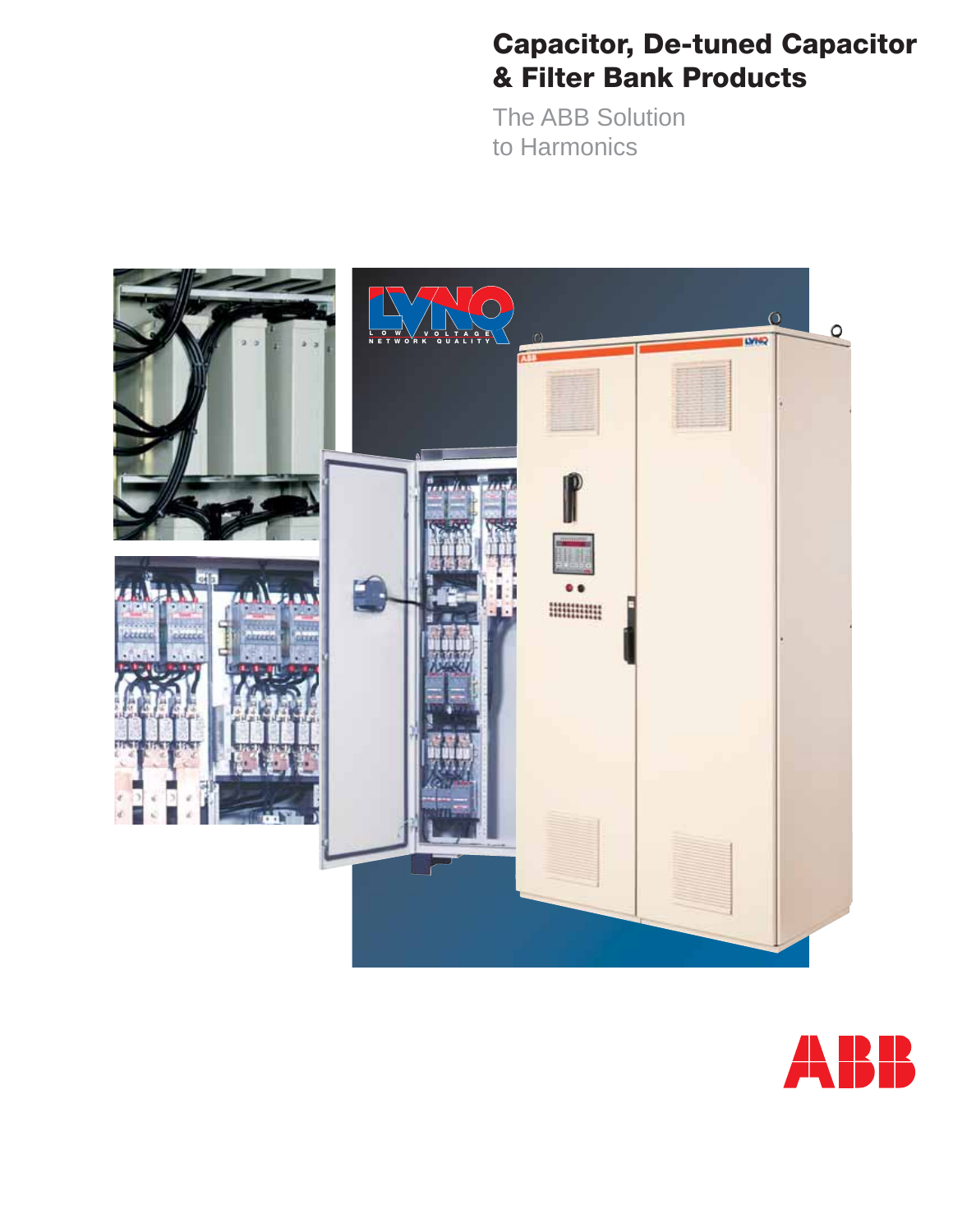# **The Harmonic Problem...**

Harmonic distortion and related problems in electrical power systems are becoming more and more prevalent in electrical distribution systems!!

#### **Problems created by harmonics**

- Excessive heating and failure of capacitors, capacitor fuses, transformers, motors, fluorescent lighting ballasts, etc.
- Nuisance tripping of circuit breaker or blown fuses
- Presence of the third harmonic & multiples of the 3rd harmonic in neutral grounding systems may require the derating of neutral conductors
- Noise from harmonics that lead to erroneous operation of control system components
- Damage to sensitive electronic equipment
- Electronic communications interference

Any device with non-linear operating characteristics can produce harmonics in your power system. If you are currently using equipment that can cause harmonics or have experienced harmonic related problems, capacitor reactor or filter bank equipment may be the solution. The following is a discussion of harmonics; the characteristics of the problem; and a discussion of our solution.

#### **Origins of Harmonic Distortion**

The ever increasing demand of industry and commerce for stability, adjustability and accuracy of control in electrical equipment led to the development of relatively low cost power diodes, thyristors, SCRs and other power semiconductors. Now used widely in rectifier circuits for U.P.S. systems, static converters and A.C. & D.C. motor control, these modern devices replace the mercury arc rectifiers of earlier years and create new and challenging conditions for the power engineer of today.

Although solid state devices, such as the thyristor, have brought significant improvements in control designs and efficiency, they have the disadvantage of producing harmonic currents.

Harmonic currents can cause a disturbance on the supply network and adversely affect the operation of other electrical equipment including power factor correction capacitors.

We are concentrating our discussions on harmonic current sources associated with solid state power electronics but there are actually many other sources of harmonic currents. These sources can be grouped into three main areas:

1. Power electronic equipment: Variable speed drives (AC VFD's, DC drives, PWM drives, etc.); UPS systems, rectifiers, switch mode power supplies, static converters, thyristor systems, diode bridges, SCR controlled induction furnaces and SCR controlled systems.

2. Arcing equipment: Arc furnaces, welders, lighting (mercury vapor, fluorescent)

3. Saturable devices: Transformers, motors, generators, etc. The harmonic amplitudes on these devices are usually insignificant compared to power electronic and arcing equipment, unless saturation occurs.

#### **Waveform**

Harmonics are sinusoidal waves that are integral multiples of the fundamental 60 Hz waveform (i.e., 1st harmonic = 60 Hz; 5th harmonic = 300 Hz). All complex waveforms can be resolved into a series of sinusoidal waves of various frequencies, therefore any complex waveform is the sum of a number of odd or even harmonics of lesser or greater value. Harmonics are continuous (steadystate) disturbances or distortions on the electrical network and are a completely different subject or problem from line spikes, surges, sags, impulses, etc., which are categorized as transient disturbances.

Transient problems are usually solved by installing suppression or isolation devices such as surge capacitors, isolation transformers or M.O.V.s. These devices will help solve the transient problems but will not affect the mitigation of low order harmonics or solve harmonic resonance problems.

#### **Harmonic Content**

Thyristor and SCR converters are usually referred to by the number of DC current pulses they produce each cycle. The most commonly used are 6 pulse and 12 pulse.

There are many factors that can influence the harmonic content but typical harmonic currents, shown as a percentage of the fundamental current, are given in the above table. Other harmonics will always be present, to some degree, but for practical reasons they have been ignored.

#### **Harmonic Overloading of Capacitors**

The impedance of a circuit dictates the current flow in that circuit. As the supply impedance is generally considered to be inductive, the network impedance increases with frequency while

the impedance of a capacitor decreases. This causes a greater proportion of the currents





circulating at frequencies above the fundamental supply frequency to be absorbed by the capacitor, and all equipment associated with the capacitor.

In certain circumstances, harmonic currents can exceed the value of the fundamental (60 Hz) capacitor current. These harmonic problems can also cause an increased voltage across the dielectric of the capacitor which could exceed the maximum voltage rating of the capacitor, resulting in premature capacitor failure.

#### **Harmonic Resonance**

The circuit or selective resonant frequency is reached when the capacitor reactance and the supply reactance are equal.

Whenever power factor correction capacitors are applied to a distribution

network, which combines capacitance and inductance, there will always be a frequency at which the capacitors are in parallel resonance with the supply.

If this condition occurs on, or close to, one of the harmonics generated by solid state control equipment, then large harmonic currents can circulate between the supply network and the capacitor equipment. These currents are limited only by the damping resistance in the circuit. Such currents will add to the harmonic voltage disturbance in the network causing an increased voltage distortion. This results in



a higher voltage across the capacitor and excessive current through all capacitor components. Resonance can occur on any frequency, but in general, the resonance we are concerned with is on, or close to, the 5th, 7th, 11th and 13th harmonics for 6 pulse systems.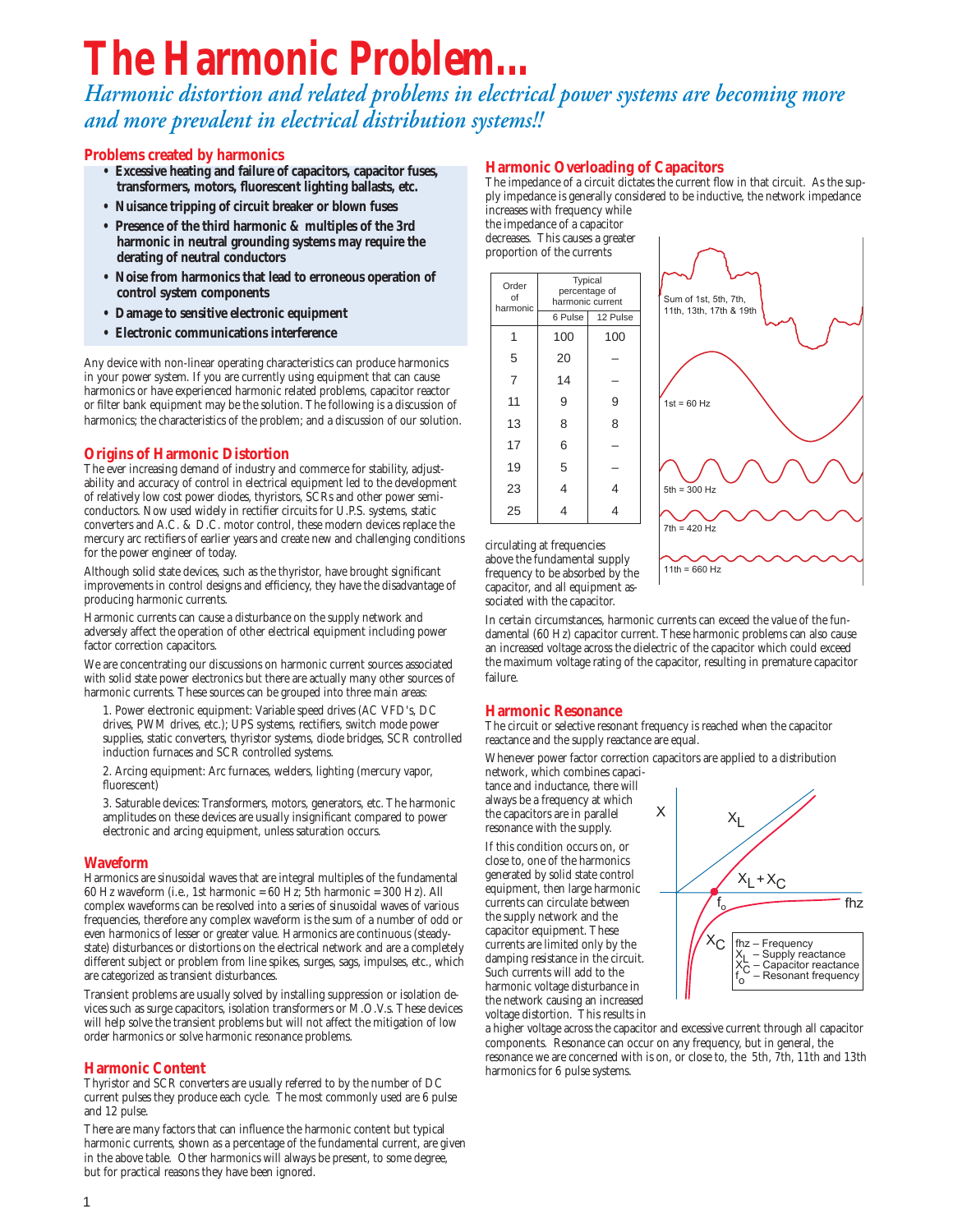#### **Avoiding resonance**

There are a number of ways to avoid resonance when installing capacitors. In larger systems it may be possible to install them in a part of the system that will not result in a parallel resonance with the supply. Varying the kvar output rating of the capacitor bank will alter the resonant frequency. With capacitor switching there will be a different resonant frequency for each step. Changing the number of switching steps

may avoid resonance at each step of switching.

#### **Overcoming resonance**

If resonance cannot be avoided, an alternative solution is required. A reactor must be connected in series with each capacitor such that the capacitor/reactor combination is inductive at the critical frequencies but capacitive at the fundamental frequency. To achieve this, the capacitor and series connected reactor must have a tuning frequency below the lowest critical order of harmonic,

Motor Loads Motor Loads

**L1 L2 L3 L1 L2 L3**

Detuned Capacitor/Reactor Systems Delta \| | | Wye

which is usually the 5th. This means the tuning frequency is in the range of 175 Hz to 270 Hz, although the

actual frequency will depend upon the magnitude and order of the harmonic currents present.

The addition of a reactor in the capacitor circuit increases the fundamental voltage across the capacitor. Therefore, care should be taken when adding reactors to existing capacitors.

#### **Reduction of harmonic distortion**

Harmonic currents can be significantly reduced in an electrical system by using a harmonic filter.

In its basic form, a filter consists of a capacitor connected in series with a reactor tuned to a specific harmonic frequency. In theory, the impedance of the filter is zero at the tuning frequency; therefore, the harmonic current is absorbed by the filter. This, together with the natural resistance of the circuit, means that only a small level of harmonic current will flow in the network.

#### **Types of filters**

Capacitor

High Voltage Network

Low Voltage **Network** 

> Harmonic generator

The effectiveness of any filter design de pends on the reactive output of the filter, tuning accuracy and the impedance of the net work at the point of connection.

Harmonics below the filter tuning frequency will be amplified. The filter design is important to ensure that distortion is not amplified to unacceptable levels. Where there are several harmonics present, a filter may reduce some harmonics while



increasing others. A filter for the 7th harmonic creates a parallel resonance in the vicinity of the 5th harmonic with magnification of the existing 5th harmonic; therefore, a 7th harmonic filter requires a 5th harmonic filter. Consequently, it is often necessary to use a multiple filter design where each filter is tuned to a different frequency. Experience is extremely important in the design of such filters to ensure:

- (a) the most efficient and cost effective solution is selected;
- (b) no adverse interaction between the system and the filter.

#### **Load Alteration**

Whenever load expansion is considered, the network is likely to change and existing filter equipment should be evaluated in conjunction with the new load condition. It is not recommended to have two or more filters tuned to the same frequency connected on the same distribution system. Slight tuning differences may cause one filter to take a much larger share of the harmonic distortion. Or, it may cause amplification of the harmonic order which the equip ment has been designed to reduce. When there is a need to vary the power factor correction component of a harmonic filter, careful consideration of all load parameters is necessary.

#### **Harmonic analysis**

The first step in solving harmonic related problems is to perform an analysis to determine the specific needs of your electrical distribution system. To determine capacitor and filter requirements, it is necessary to establish the impedance of the supply network and the value of each harmonic current. Capacitor, reactor and filter bank equipment are then specified under very detailed and stringent computer analysis to meet your needs.

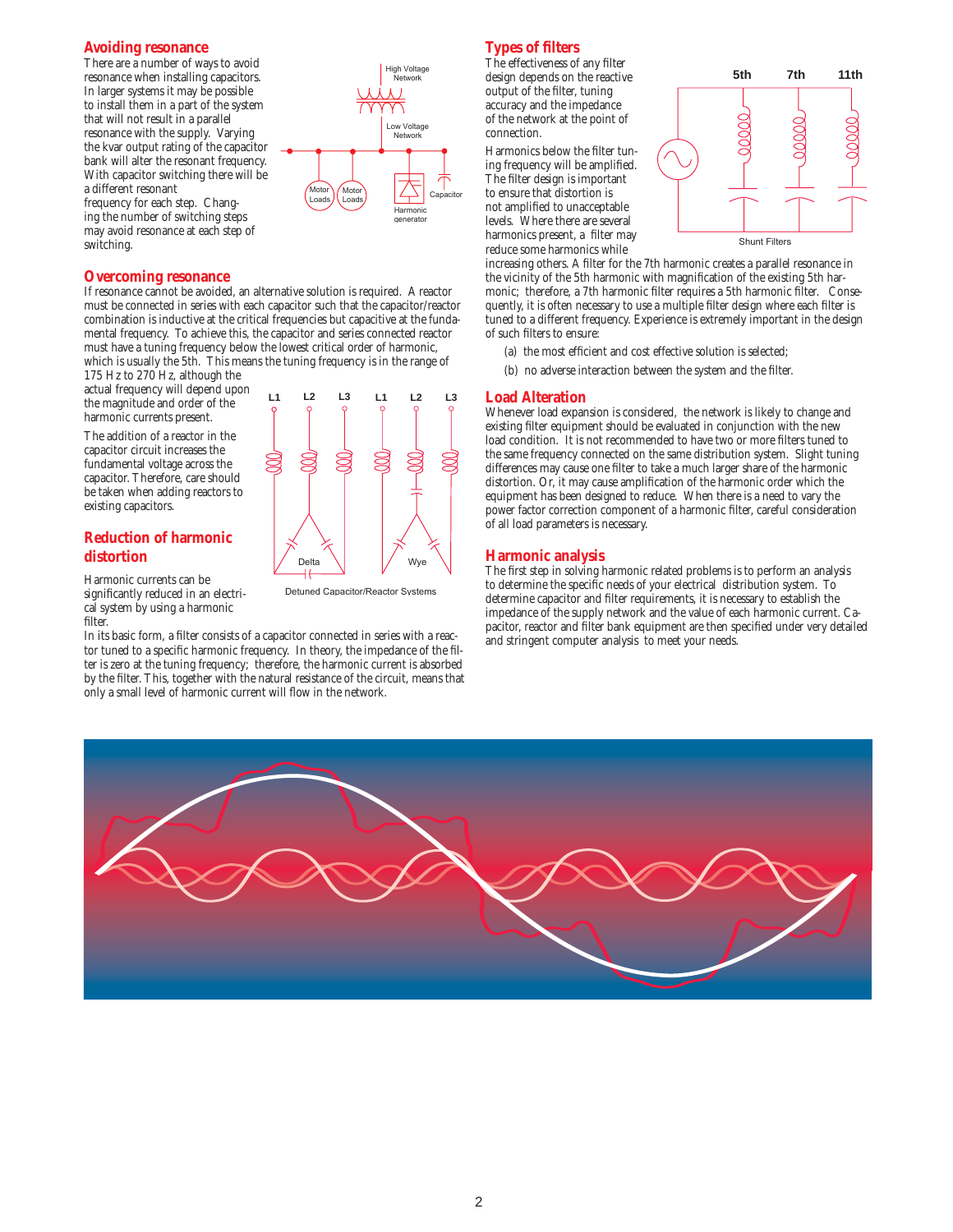## **The Harmonic Solution...**

*Capacitor, de-tuned capacitor and filter bank products from ABB Inc.!!* 

harmonic distortion is above the limits recommended in IEEE 519, "Guide for Harmonic Control and Reactive Compensation of Static Power Converters". (The recommended limits for voltage distortion in IEEE 519 are presently 5% for general applications.) Tuned filters sized to reduce the harmonic distortion at critical frequencies have the benefits of correcting the power factor and improving the network

#### **Your ABB Solution to harmonics**

ABB is the world's largest manufacturer of dry type low voltage capacitors and we utilize this experience in recommending three options to solve the problems associated with applying capacitors to systems having harmonic distortion:

1. Apply the correct amount of capacitance (kvar) to the network to avoid resonance with the source. This may be difficult, especially in automatic systems as the capacitance is always changing. This solution usually means connecting less capacitance to the system than is actually needed for optimum power factor correction.

2. Install reactors in series with capacitors to lower the resonance below critical order harmonics; i.e., 5th, 7th, 11th & 13th. This design tunes the resonant frequency of the system well below the 5th harmonic and is called a detuned filter bank. This solution allows the capacitors to operate in a harmonic environment.

3. Filters are recommended if a problem exists with harmonic distortion before the application of power factor correction, or if the



With our knowledge of harmonics, ABB provides a complete range of products from individual capacitors, fixed banks and automatic banks, to power filter systems. All these products utilize dry type low voltage ABB power factor correction capacitor elements which are self-healing for internal faults.



To maintain stringent quality control standards, most control components found in ABB automatic, reactor and filter capacitor



bank products are also ABB products. These products include contactors, circuit breakers, control relays, disconnect switches, power factor relays and pushbutton devices.

power quality.





#### **ABB Capacitor features & services**

Every ABB low voltage capacitor product incorporates our unique dry type design. Therefore, environmental and personnel concerns associated with leakage or flammability of conventional oil-filled units are eliminated. Other features include:

- Patented Sequential Protection System includes dry, self-healing design; internally protected elements; and dry, non-flammable vermiculite filler
- Individual units, fixed and automatic capacitor bank designs, 208-600V
- Automatic and fixed tuned or detuned capacitor banks
- On-site power factor and harmonic studies
- U.L. Listed and CSA approved

#### **Information required**

When harmonics are suspected in your power distribution system, detailed informa tion will assist us in determining what problems are present and what products will be necessary to provide a solution. If you will mail or fax us the Harmonic Survey Data Sheet, we will determine if an

ABB engineer is required to perform an on-site harmonic analysis.

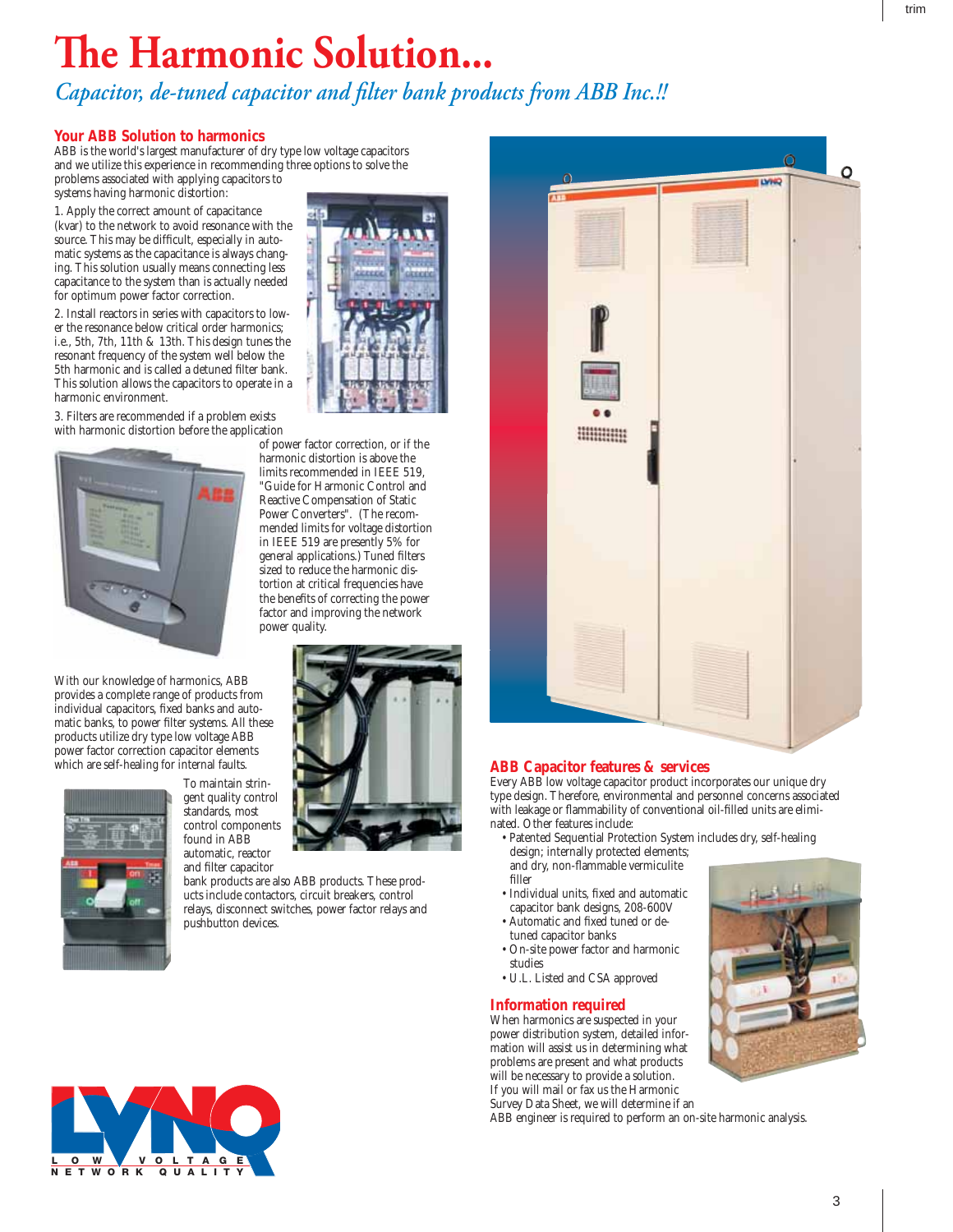### **Harmonic Survey Data Sheet**

| <b>COMPANY NAME</b>          | <b>CONTACT</b>             |
|------------------------------|----------------------------|
| <b>ADDRESS</b>               | <b>TITLE</b>               |
| <b>CITY, STATE &amp; ZIP</b> | <b>PHONE</b><br><b>FAX</b> |

#### **Network Characteristics (Include one line diagram, if available)**

|                                         | <b>KW</b> |
|-----------------------------------------|-----------|
| • Power factor                          |           |
|                                         |           |
|                                         |           |
| • Harmonic Generating Load (non-linear) |           |

| <b>ITEM</b>      | <b>VOLTAGE</b> | <b>TOTAL HORSEPOWER</b> | <b>TOTAL KILOWATTS</b> | POWER FACTOR |
|------------------|----------------|-------------------------|------------------------|--------------|
| AC VFD           |                |                         |                        |              |
| <b>DC Drives</b> |                |                         |                        |              |
| Other            |                |                         |                        |              |

• Existing capacitors on distribution system ......................\_\_\_\_\_\_\_\_\_\_\_\_\_kvar

|--|--|

Comments: **Example 20** 

*If you would like a harmonic analysis, please fill out this page and fax it to us at 940-723-7888 or send it to the attention of:* 

| <b>Protective Systems (Capacitor)</b> |    |              |
|---------------------------------------|----|--------------|
| <b>Brunel Corporation</b>             |    | call us at   |
| 1304 Twin Oaks St                     | or | 940.723.7800 |
| <b>Wichita Falls, TX 76302</b>        |    |              |